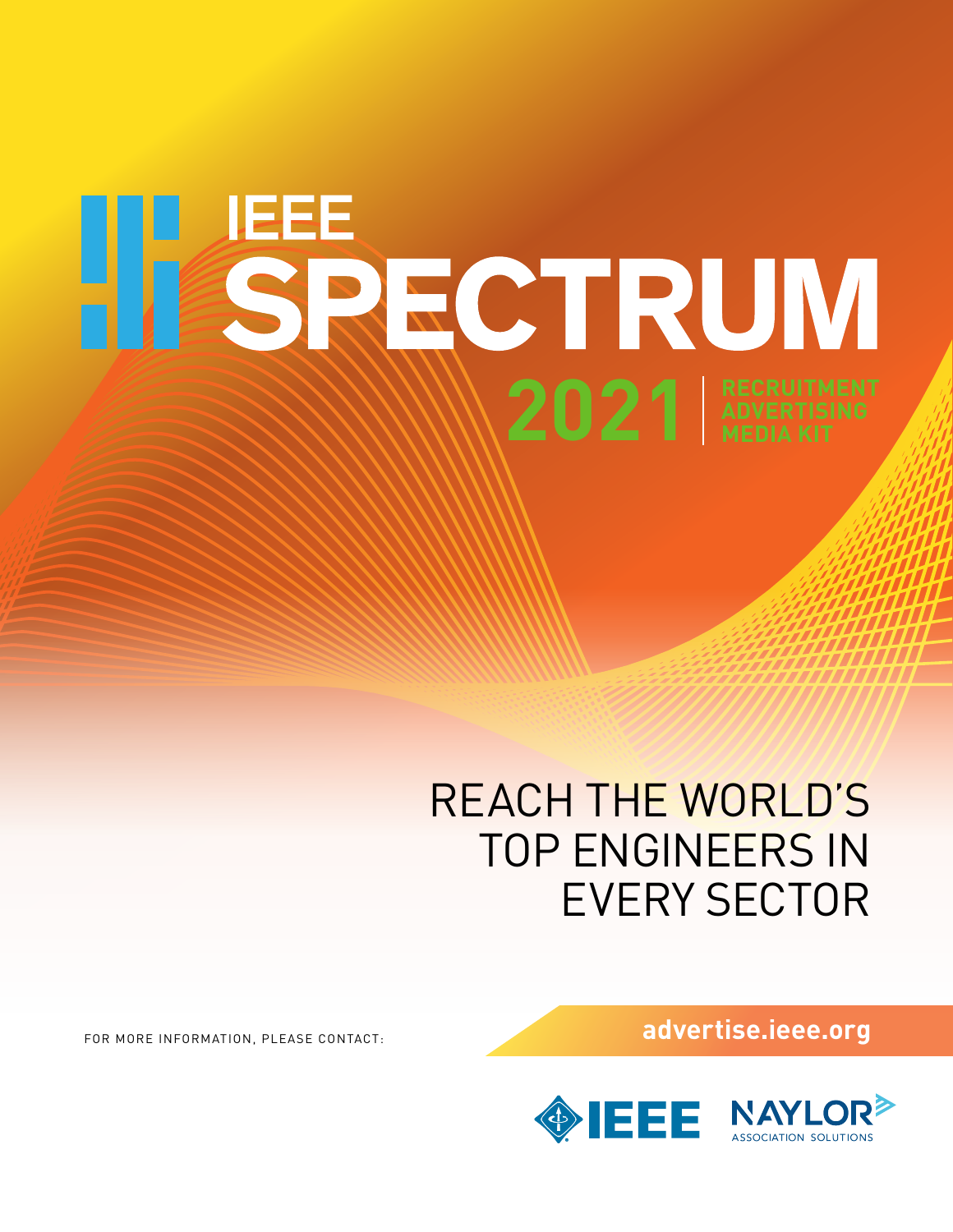# **Table of Contents**

| $\sqrt{2}$      |
|-----------------|
| $\overline{6}$  |
| $\sim$          |
|                 |
| 10 <sup>°</sup> |
|                 |



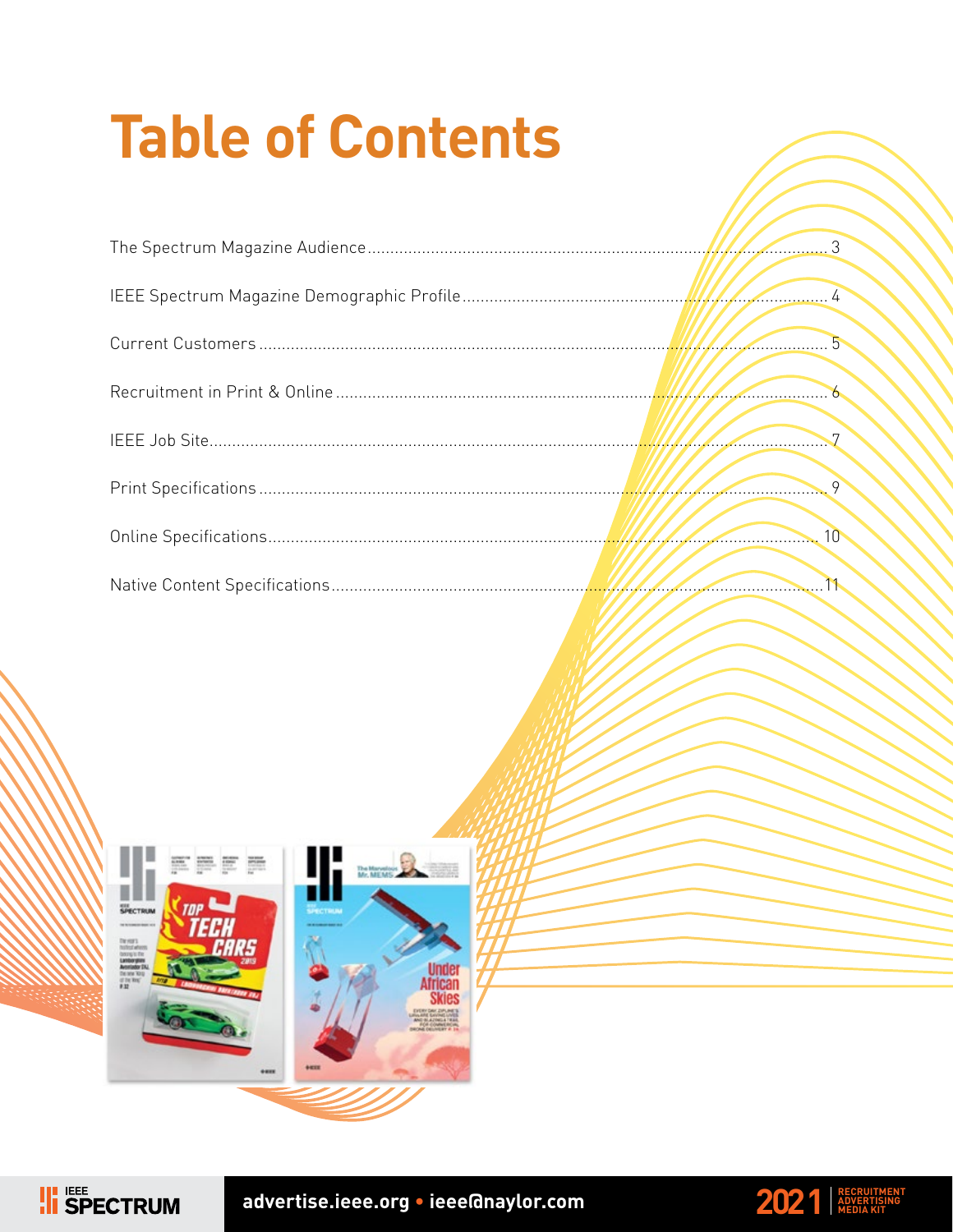# **The World's Leading Engineering Magazine**

IEEE Spectrum is the flagship magazine and website of the IEEE, the world's largest professional organization devoted to engineering and the applied sciences.

**Spectrum Magazine keeps nearly 400,000 members informed about major trends and developments in technology, engineering and science. Blogs, podcasts, news and feature stories, videos and interactive infographics engage visitors with clear explanations about emerging concepts and developments with details they can't get elsewhere.**







**Advertise in a winning environment. Written by industry leaders and peers, IEEE Spectrum features content that consistently wins awards in the engineering media category.**

#### **2020 AMERICAN BUSINESS MEDIA NEAL AWARDS**

- Grand Neal Award (July 2019 issue, Project Moonbase)
- Best Media Brand (\$7,000,000+ revenue category): Gold
- Best Single Article (\$7,000,000+ revenue category): Gold
- Best Subject-Related Package (\$7,000,000+ revenue category): Gold
- 2020 McAllister Fellow: Eliza Strickland, Senior Editor, IEEE Spectrum

#### **2020 ASSOCIATION MEDIA & PUBLISHING EXCEL AWARDS**

- General Excellence (Circulation over 100,000): Silver
- Design Excellence (Circulation over 100,000): Gold
- Feature Article Design (Circulation over 100,000): Silver
- Single-Topic Issue (Circulation over 100,000): Silver

#### **2019 ASSOCIATION MEDIA & PUBLISHING EXCEL AWARDS**

• Website, General Excellence (Circulation over 100,000): Silver

**FEE**<br>SPECTRUM

• Single-Topic Issue (Circulation over 100,000): Silver

#### **2019 AMERICAN BUSINESS MEDIA NEAL AWARDS**

- Best Infographics: Gold
- Best Technical Content (\$7,000,000+ revenue category): Gold
- Best Media Brand (\$7,000,000+ revenue category): Gold
- Best Media Brand (\$3,000,000–\$7,000,000 revenue category): Gold

#### **SOCIETY OF PUBLICATION DESIGNERS**

• 2019 Merit winner for feature Design and Photography

 $\mathbf{Z} \mathbf{B} \mathbf{B}$ 

**ASBPE Awards of Excellence** 



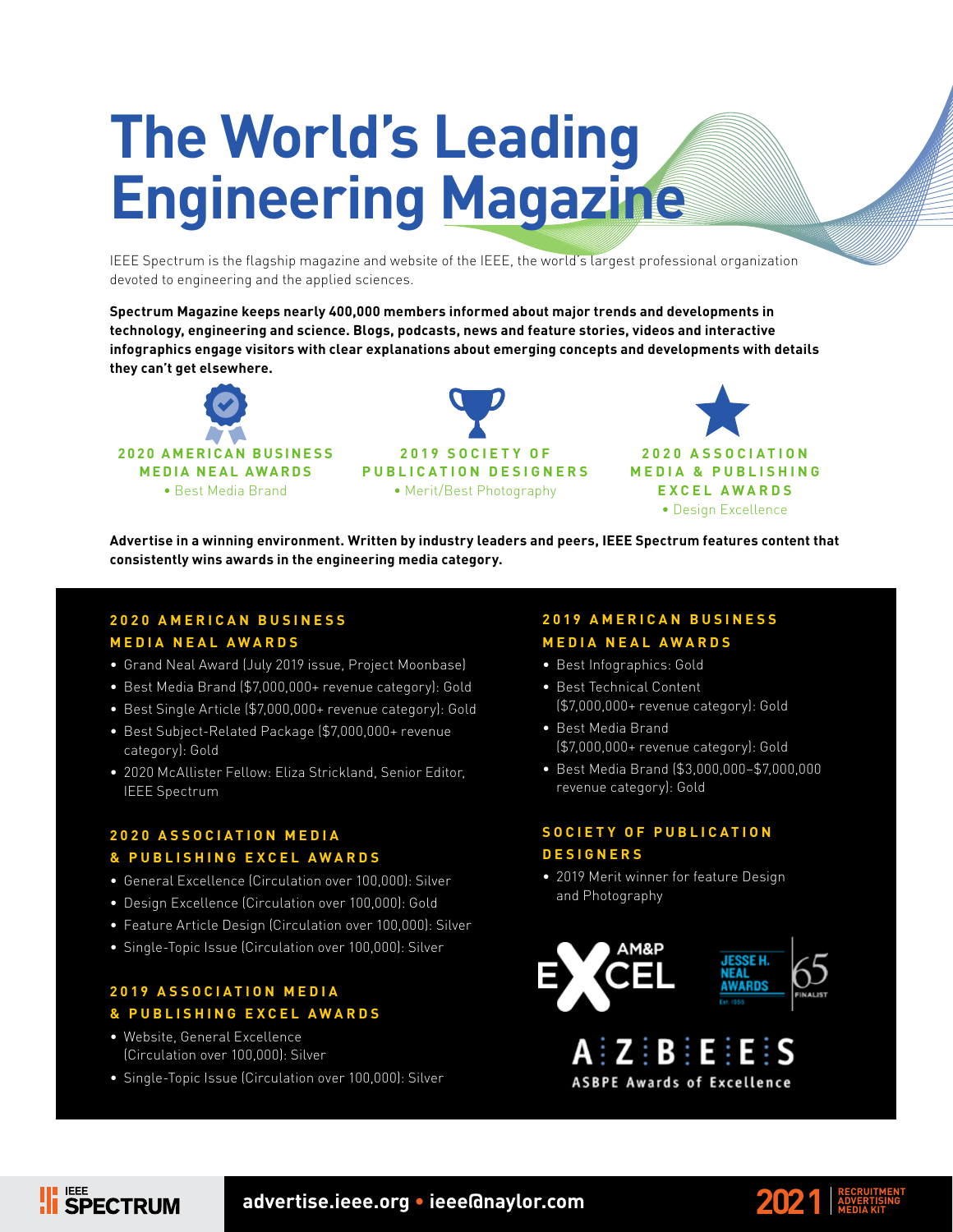Spectrum Magazine subscribers are highly-engaged, top innovators and decision-makers. They employ Spectrum Magazine to explore how technology is impacting their industries, society and business — and they rely on our recruitment services to help them advance their careers.

**IEEE Spectrum Recruitment Advertising is unbeatable in reach, value and flexibility!**

**Spectrum newsletters**

subscribers

**1.8 million**

**Spectrum's publications** average **2+ million**  $\langle 0 \rangle$ 

monthly impressions



#### **Reach the innovators of technology**

#### **The IEEE Member Audience**



of IEEE Members are involved with purchasing or specifying decisions for their organizations.



of members are involved with hard-to penetrate vendor decision teams, usually in management capacity.



of readers report that they indicate specific brands when specifying or recommending products or components.

**Major companies regularly place recruitment display ads seeking the best IT, high technology and engineering talent.**

#### **Spectrum readers work in some of the leading Engineering and Tech firms worldwide:**

- Advanced Automation Corp.
- Bechtel
- Belkin
- Boeing
- Cisco Systems
- Duke Energy
- Exxonmobil
- FBI
- Ford Motor Company
- FuelCell Energy Inc.
- GE Energy
- Honeywell
- Gulf States Engineering
- Jacobs Engineering
- Kennedy Space Center
- Marvell Semiconductor
- Qualcomm Technologies
- Raytheon
- Samsung
- SanDisk
- Siemens
- Telstra

50%+ Work for businesses that employ 1,000 or more people\*\*

An advertising partnership with Spectrum Magazine is mutually beneficialcreating educational and professional growth opportunities for Engineering and Applied Sciences professionals, and allowing you to **reach them**.



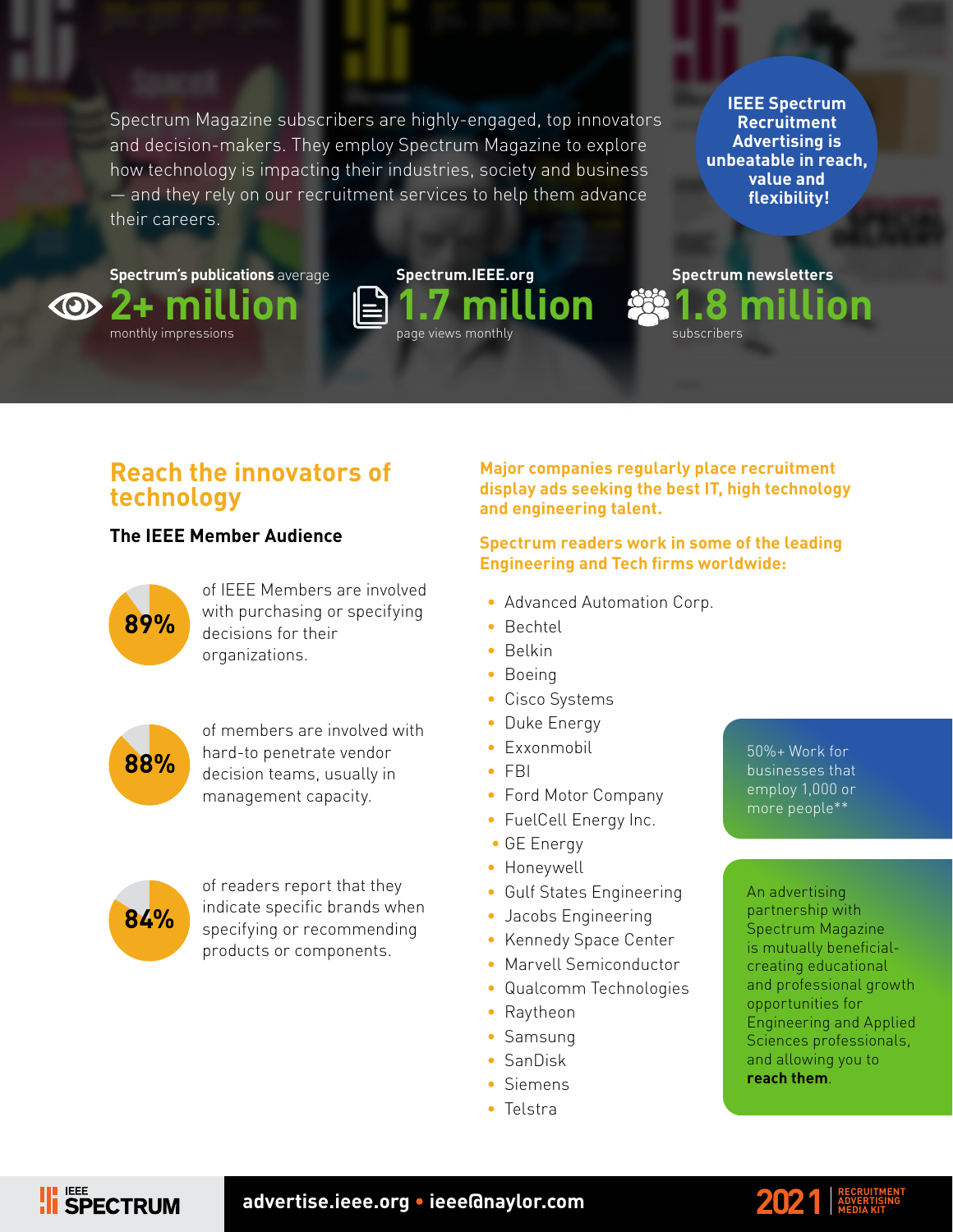## **Tap into a valued resource for businesses and academia.**

The best in IT, high technology and engineering talent- IEEE Members are the **most qualified and sought after candidates**. Many Engineering and Computer Science departments of academic institutions, **worldwide**, choose IEEE Members to enhance their faculty and research lab staffs.



#### Spectrum Magazine is a direct line to leaders shaping technology and business worldwide

#### **Industry Audiences**

- Aerospace Biomedical Buildings Chip Design Computing Consumer Product Design
- Embedded Systems Fuel Cells Green Tech Power & Energy Renewables Robotics Semiconductors

Signal Processing Smart Grid Software Telecommunications **Transportation** 

Hiring managers at more than 3,000 leading corporations and organizations rely on our suite of media solutions to attract the right audience. They range in fields from embedded systems, wireless software development, military and government research and transportation, as well as leading academic institutions worldwide.

#### **North America**

- A C A D E M I C S :
- Carnegie Mellon
- Concordia University
- Georgia Institute of Technology
- Harvard
- MIT
- Michigan State
- University of Toronto
- University of Waterloo

#### R E S E A R C H IN S T I T U T E S :

- US Naval Research Labs
- Airforce Institute of Technology

#### BUSINESSES:

- Aerotek
- Alstom
- BAE Systems
- Corning Incorporated
- Creare, Inc.
- Intuit, Inc.
- Micron Technology
- NSA
- Raytheon
- Xilinx

#### **EMEA**

- A C A D E M I C S : • Aalto University
- 
- Carnegie Mellon University, Rwanda
- École Polytechnique Fédérale de Lausanne
- Eindhoven University of Technology
- ETH Zurich
- Hasso Plattner Institute
- King Abdullah University of Science and Technology
- Kuwait College of Science and Technology
- Nazarbayev University
- RWTH Aachen University
- University College, London
- University of Cambridge
- University of New South Wales
- R E S E A R C H IN S T I T U T E S :
- CERN Research Institute
- imec International
- BUSINESSES:
- ASML Holding
- European Patent Office
- NATO
- NXP Semiconductors
- Philips Lighting
- Siemens
- Vestas

- **APAC** A C A D E M I C S :
- Bennett University
- Chinese University of Hong Kong
- City University of Hong Kong
- 
- Fudan University
- Hong Kong Polytechnic University • Manchester Business School, Singapore Centre
- 
- National Sun Yat-sen University
- National University of Singapore
- ShanghaiTech University
- Singapore Management University • South University of Science and Technology
- R E S E A R C H IN S T I T U T E S :
- Hong Kong Applied Science and Technology Research Institute
- Indian Institute of Information Technology, Design and Manufacturing, Kancheepuram
- Institute of Statistical Science, Academia Sinica
- Toyota Technological Institute • Tsinghua-Berkeley Shenzhen Institute
- ZJU-UIUC Institute
- BUSINESSES:
- Intel Technology India Pvt. Ltd.

**TEE** SPECTRUM

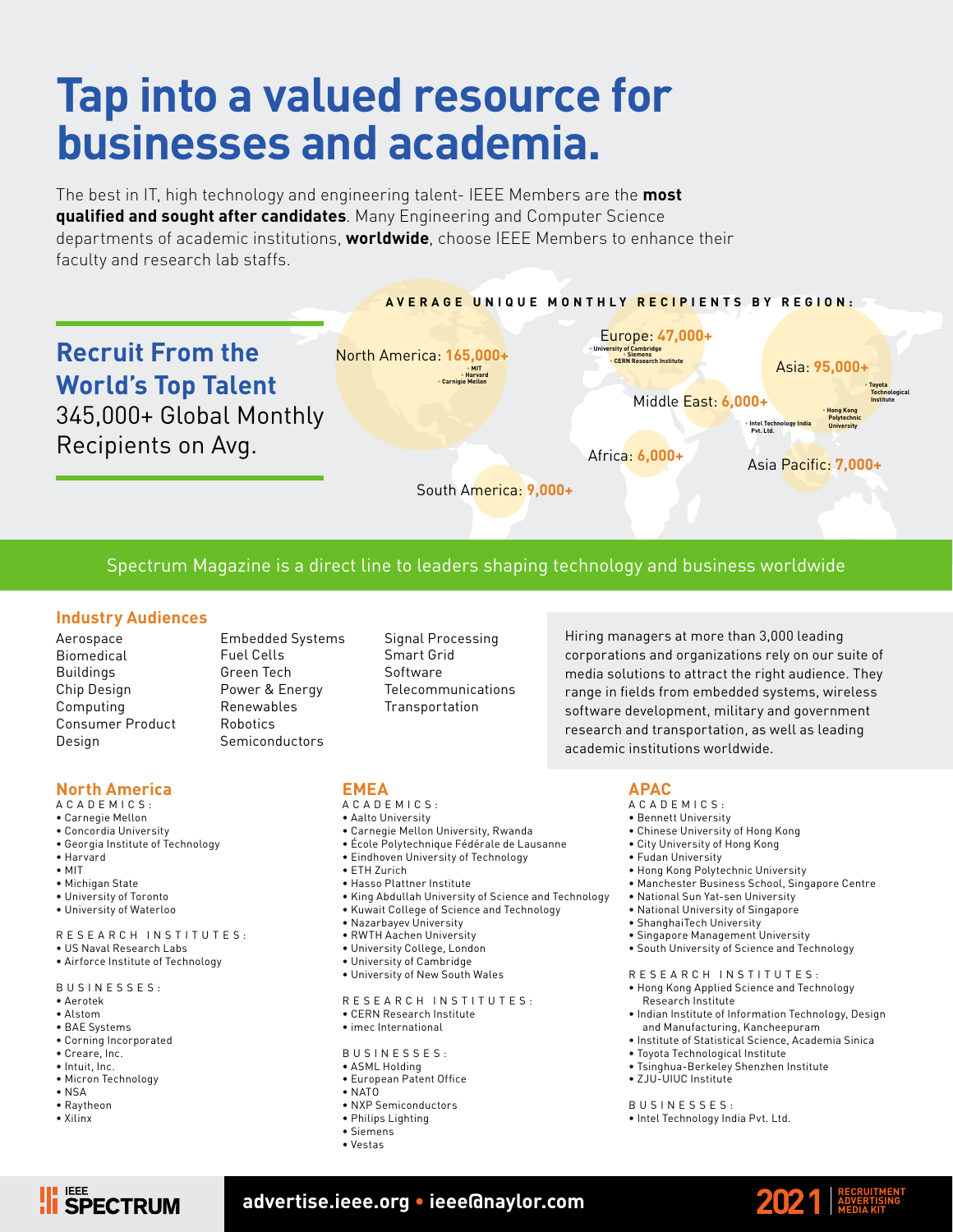## **Recruitment in print and online**

#### **IEEE Spectrum Newsletters**

#### **IEEE Spectrum Tech Alert**

- 278,000 subscribers
- Weekly frequency

#### **IEEE The Institute Alert**

- 334,000 subscribers
- Biweekly frequency

#### **IEEE Spectrum Product Spotlight**

- **•** 80,000 subscribers
- Biweekly frequency

#### **IEEE Spectrum University Spotlight**

• 144,000 subscribers

• Monthly frequency

#### **Spectrum Website**

Spectrum.IEEE.org

#### **Spectrum Podcasts**

Put yourself in front of Technology's most qualified audience: IEEE Spectrum Subscribers.

#### **Spectrum Webinars**

A timely and engaging way to reach a captive audience with the information you want to share.

#### **IEEE Job site**

**II** SPECTRUM

Connecting with the finest engineering candidates with premiere organizations like yours

#### **Spectrum Chinese Edition**

Reach readers in strategically-targeted technology centers, including Beijing and Shanghai, and the Jiangsu, Zhejiang, Guangdong, Shandong and Liaoning Provinces.

#### **IEEE Spectrum Robotics News**

- 92,000 subscribers
- Biweekly frequency

#### **IEEE Spectrum Cars That Think**

- 80,000 subscribers
- Monthly frequency

#### **IEEE Career Alerts**

- 190,000 subscribers
- Weekly frequency **Your Ad Here!**



**Silvectous** 



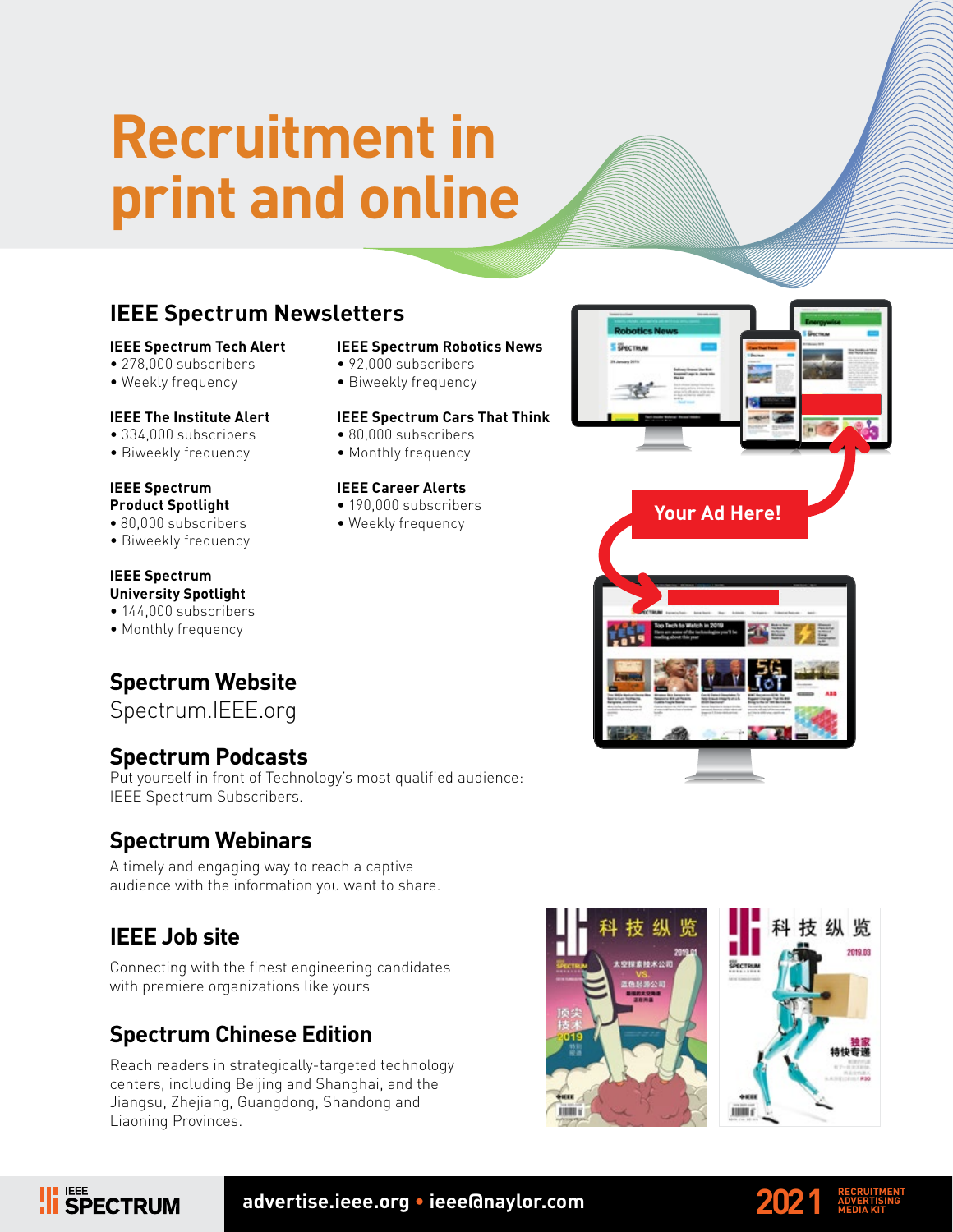# **LEEFJOBSite**

**Find qualified candidates for your hard-to-fill positions on the official IEEE website for engineering and technology jobs.**

| $-188$                                                                                                                     |                                                                |                                |                                                                             |
|----------------------------------------------------------------------------------------------------------------------------|----------------------------------------------------------------|--------------------------------|-----------------------------------------------------------------------------|
| <b>JOB</b> 40                                                                                                              | NAME AND DESCRIPTION OF PERSONS ASSESSED.                      |                                |                                                                             |
|                                                                                                                            |                                                                | <b>CP (City, Marts of Dig)</b> | <b>Canada</b>                                                               |
| <b>B</b> Anche Mi                                                                                                          |                                                                |                                | <b>IS, Askanson's July Stewarth</b>                                         |
| 20 Greenia Atlanta                                                                                                         | <b>A Great Ford Pro</b>                                        |                                | Browse Popular Categories                                                   |
|                                                                                                                            | Featured Jobs                                                  |                                | the increased with free core formers.                                       |
| the writer things became agent the big<br>police street at the<br><b>SERVICE</b>                                           | in Assessment Street, Square, Street Square,<br><b>Service</b> | $\overline{\mathbb{R}}$        | The department of the Property and<br>Q money believing<br>O montantiams    |
| <b>Sales</b><br><b>Contract Contract</b><br>ATTL: Artist Party Red<br>page of the C                                        | <b>Distances Mr.</b>                                           | $\equiv$                       | <b>SECURITY OF SALE</b><br>and President Engineering<br>E2 receive latentar |
| included twist are sureline beam.<br><b>STATISTICS</b>                                                                     | <b>STATES OF</b>                                               | $\sim$                         | (D. Noles publicity frames)<br>(b) homest                                   |
| <b>MARKET</b><br>an Francisco Variati<br><b>BANK COLD</b>                                                                  | Consulting City                                                | $\equiv$                       | $D$ increases<br><b>G</b> Information of<br>All records between 1970        |
| the form or contrast Garment<br>$-10.5$                                                                                    | School Ltd.                                                    | ₩                              | <b>Course</b> Add                                                           |
| <b>CONTRACTOR</b><br>Don't be a change of a line land set-<br><b>SHOP</b><br>The party of the American company of the<br>. | School St.                                                     | $\equiv$                       |                                                                             |
|                                                                                                                            |                                                                |                                |                                                                             |

#### **How the IEEE Job Site Works**

- Employers post positions using a Web form. Job seekers-IEEE members as well as other visitors-can actively scan posted jobs.
- Only IEEE members can register profiles and identify the attributes of the job they are looking for. Candidate profiles are automatically matched with appropriate jobs, and both the job seekers and the employers are notified by email using the search agent feature.
- Employers can add on Resume Database access to any posting package to reach those hard-to-find passive job candidates

#### **IEEE Job Site Benefits**

- Provides employers with more qualified candidates than CareerBuilder, Dice and Monster.com.
- Serves more than the membership of IEEE and its associated Technical Societies.
- Delivers your postings instantly to registered IEEE members.
- Pre-qualifies candidates electronically within minutes.

#### **Who Hires Through the IEEE Job Site?**

- BAE Systems
- BP
- CERN
- CIA
- GE India Technology Center • General Electric
- IBM
- IMEC
- Intel
- KTH Royal Institute of Technology
- Lockheed Martin
- Melexis
- Microsoft
- Motorola
- North American Electric Reliability Corp.
- Northrop Grumman
- NSA
- Philips Electronics
- Polytecnico di Torino
- Raytheon
- Randstad Technologies
- Schweitzer Engineering Laboratories

#### **For more information, contact ieee@naylor.com or visit advertise.ieee.org**



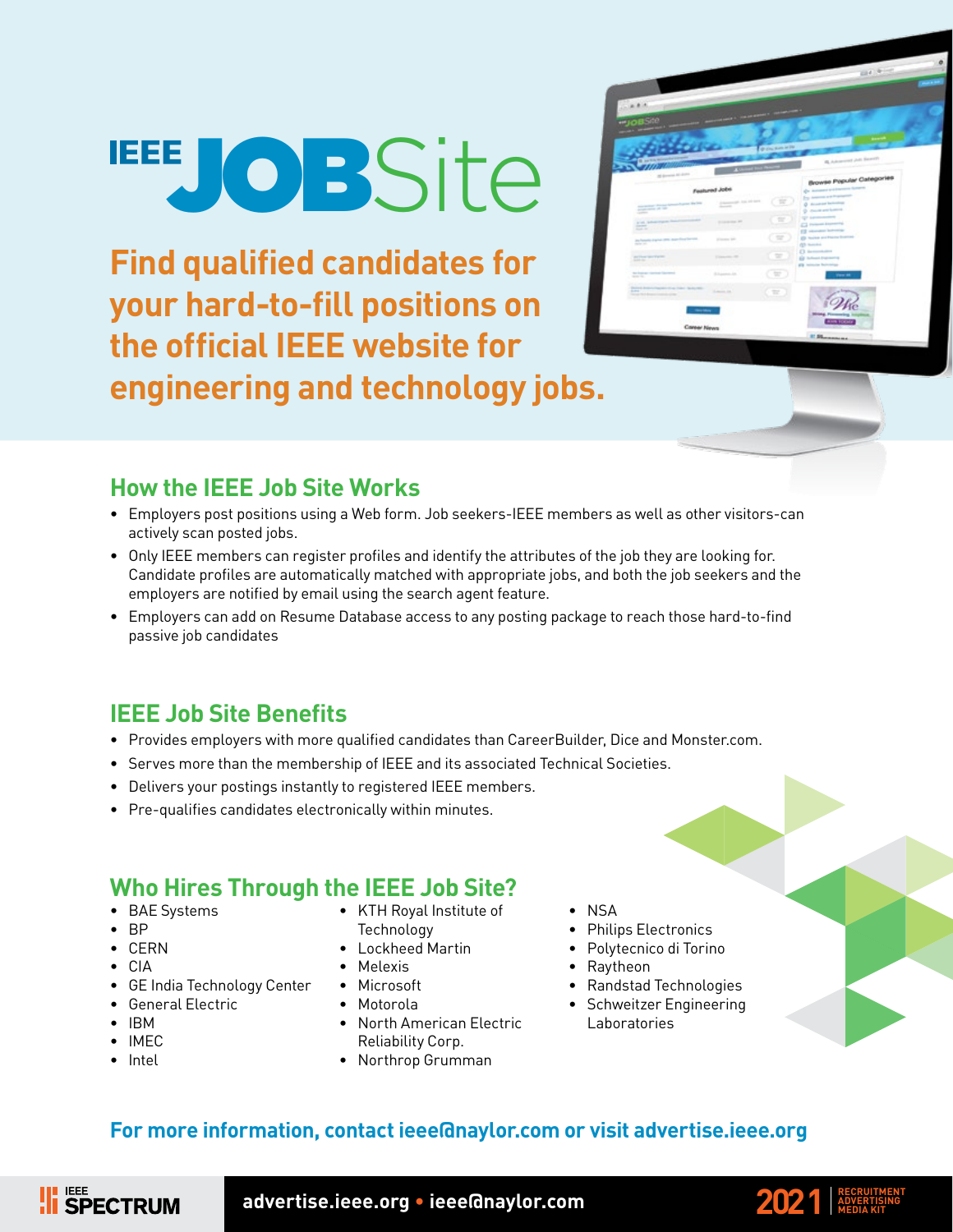

# **EEE JOBSite Rates**

Cost-effective ways to reach qualified candidates

| <b>Annual Job Posting Package Rates</b> |                 |                        |                                     |                                      |                                      |                                                          |                                          |
|-----------------------------------------|-----------------|------------------------|-------------------------------------|--------------------------------------|--------------------------------------|----------------------------------------------------------|------------------------------------------|
|                                         |                 | Job<br><b>Postings</b> | <b>Featured</b><br><b>Job Posts</b> | <b>Spotlight</b><br><b>Job Posts</b> | <b>CareerCast</b><br><b>SMO Plus</b> | <b>CareerCast IT &amp;</b><br><b>Engineering Network</b> | CareerCast &<br><b>Diversity Network</b> |
| Level 1                                 | [4 Job Posts]   | \$855                  | \$1,590                             | \$1,870                              | \$1,435                              | \$1,255                                                  | \$1,508                                  |
| Level 2                                 | 10 Job Postsl   | \$1,905                | \$3,640                             | \$4,420                              | \$3,305                              | \$2,800                                                  | \$3,625                                  |
| Level 3                                 | 24 Job Posts)   | \$4.290                | \$8.365                             | \$10,400                             | \$7,665                              | \$6,260                                                  | \$6,320                                  |
| Level 4                                 | [30 Job Posts]  | \$4.740                | \$9,330                             | \$11.700                             | \$8,640                              | \$7,105                                                  | \$7,100                                  |
| Level 5                                 | (50 Job Posts)  | \$7,600                | \$14,740                            | \$18,200                             | \$13,850                             | \$11,015                                                 | \$8,000                                  |
| Level 6                                 | [100 Job Posts] | \$14,235               | \$27,505                            | \$33,805                             | \$26,235                             | \$20,010                                                 | \$15,600                                 |

#### **Resume Database**

**II** SPECTRUM

|                   |                | <b>Annual Fee</b> | <b>Package</b> | <b>Full Cost</b> |
|-------------------|----------------|-------------------|----------------|------------------|
| Level 1           | (4 Job Posts)  | \$2,645           | \$855          | \$3,500          |
| Level 2           | [10 Job Posts] | \$2,500           | \$1,905        | \$4,405          |
| Level 3           | (25 Job Posts) | \$2,340           | \$4,290        | \$6,630          |
| Level 4           | 30 Job Posts)  | \$2,205           | \$4,740        | \$6,945          |
| Level 5 and Above |                | \$1.905           | See above      | TBD              |

\*Please note, the Resume Database annual subscription can only be purchased in conjunction with a job posting contract. All prices are for one year. Additional users cost \$600 per user annually.

| <b>Leaderboard Advertising</b> |                         |         |  |
|--------------------------------|-------------------------|---------|--|
| Leaderboard                    | $600 \times 100$ pixels | \$3.500 |  |
| Medium Rectangle               | $300 \times 250$        | \$3,000 |  |

For complete formatting and mechanical specs, please visit our website at www.ieee.org/jobs/advertise

| <b>IEEE Job Site Career Alert</b> |                                                                           |         |
|-----------------------------------|---------------------------------------------------------------------------|---------|
| <b>Featured Employer Presence</b> | 145×145 max logo that links to all your open positions                    | \$3,500 |
| Headline Leaderboard              | 600 x 100 pixels banner                                                   | \$3,000 |
| Middle Leaderboards/Text Ads      | $600 \times 100$ pixels banner or $150 \times 20$ logo and up to 35 words | \$2,500 |
| Job Spotlights                    | Includes job title, company name, location and link to job details        | \$200   |

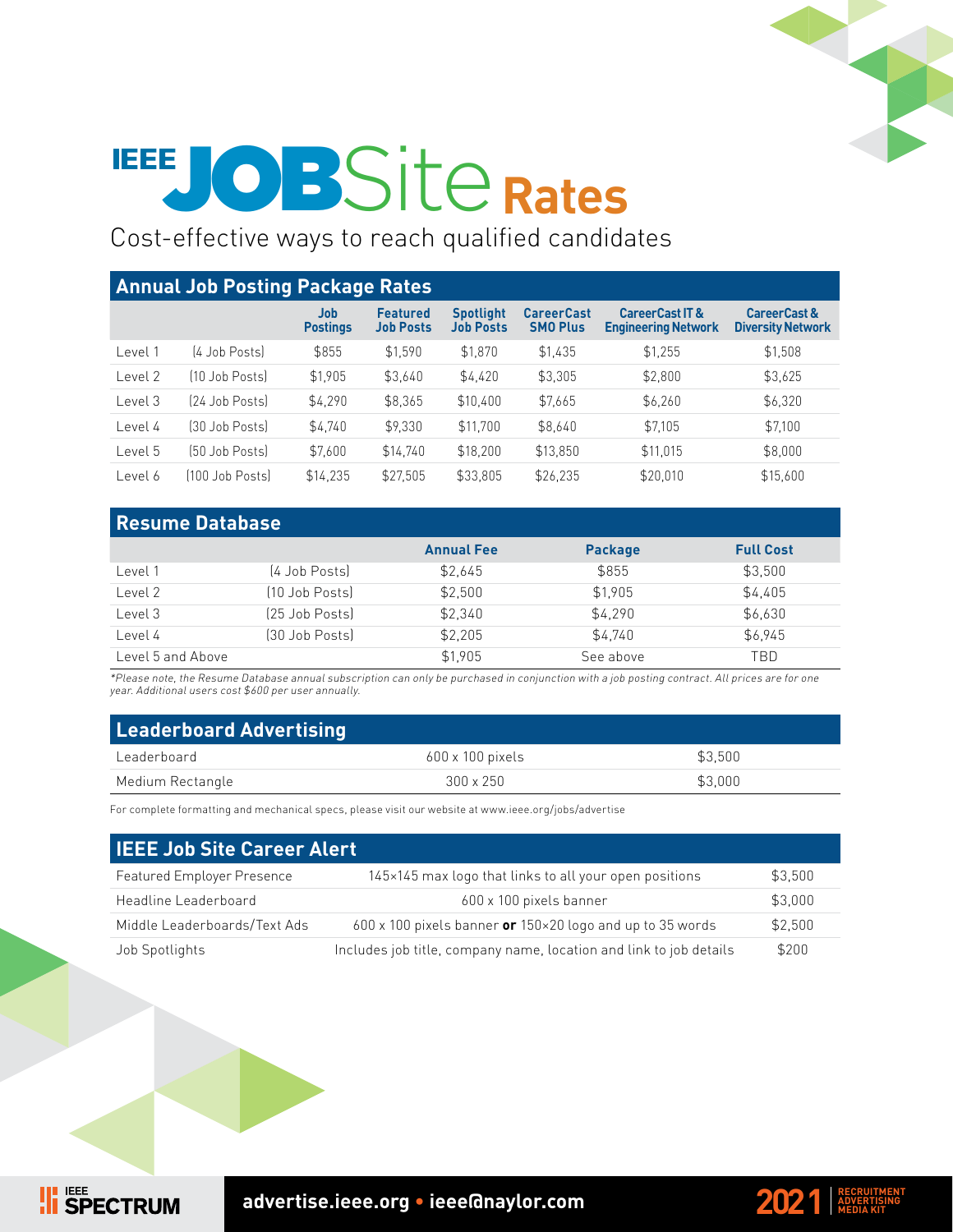#### **IEEE Spectrum Print Specifications**

The classified advertisements of interest to IEEE members have been placed by educational, governmental, and industrial organizations. The IEEE encourages employers to offer salaries that are competitive, but occasionally a salary may be offered that is significantly below currently accepted levels. In such cases the reader may wish to inquire of the advertiser whether extenuating circumstances may apply. IEEE Spectrum may reject any advertisement that contains any of these phrases: "Recent college grads," "1 to 4 years maximum experience," "Up to 5 years experience," or "10 years maximum experience." Further, IEEE reserves the right to amend any such advertisement without specific notice to the advertiser in order to conform to the Age Discrimination in Employment Act.

**Printing Method:** Web offset. IEEE Spectrum subscribes to SWOP (Specifications for Web Offset Publications) standards. For complete mechanical requirements, write IEEE Spectrum Magazine, Advertising Production Department. See mailing instructions for address.

#### Supplied Advertising Material

#### Electronic Advertising Files:

- Press-ready Adobe PDF files (preferred)
- EPS Files (Note: When saving as EPS file, be sure to include tif images in CMYK and supply a list of fonts that are used within that file. Send EPS files on CD along with original application file with digital proofs — color if applicable.)

Proofing: For color ads, 1 SWOP press proof with color bars or off-press proof.

#### Maximum Screen: 133 lines

#### Maximum Tonal Density:

| Black & White   | 85% for areas not intended to print solid. |
|-----------------|--------------------------------------------|
| Black & 1 Color | 160%                                       |
| 4 Color         | 300% with only one solid.                  |

**Trim Size:** 7.875" x 10.5". The live copy area for bleed is 7" x 10".

Live Material for Bleed Units: For bleed pages, columns, and halves, keep essential matter .375" from top and bottom and .5" from left and right side of all pages, and at least .625" from bleed edge on both pages of facing page spread.

Live material in facing pages should not be closer than .125" on each page to center fold. Publisher reserves right to crop .1875" from either side of full pages and two-column units and .25" from either side of one-column units to compensate for variation in trim page size. Engraver's mark must be etched in bearer top and bottom at center of each page for guide in cutting apart.

#### Mailing Instructions

Send all orders, contracts, proofs, and films to IEEE Spectrum Magazine, Advertising Production Department, 445 Hoes Lane, Piscataway, NJ 08854.

Telephone +1 732 562 6334 Fax  $+1$  732 562 1745 E-mail: fs.ieeemedia@ieee.org

#### Issuance and Closing Dates

Published monthly: Issued last week of month preceding issue date. **Closing dates:** Space reservations 1st of month preceding date of issue (12 noon Pacific Standard Time). Copy to be set 1st of month preceding date of issue. Complete films or artwork 8th of month preceding date of issue.

Cancellations not accepted after closing dates. Cancellations not accepted on cover and preferred position contracts without written notice to publisher 30 days before closing date.

#### General Information

Printing material will be destroyed 12 months after issue date unless otherwise instructed in writing. Inquiries concerning printed reproduction should be submitted within 3 weeks of issue date.

**Production Charge:** There will be a minimum charge of \$50.00 non-commissionable for any changes to any ad.

#### Contract and Copy Regulations

For Contract and Copy Regulations, please visit http://bit.ly/IEEE\_Media\_Contract\_and\_Copy\_Regulations.

#### **Commission**

15% of gross billing allowed to recognized agencies on space, color, and position, provided account is paid within 30 days from invoice date.

#### Frequency Rates

Frequency rates are based on number of units within a 12-month contract year. Two-page spreads count as two units. Space run in any advertising edition counts toward frequency. All positions are R.O.P. or Publisher's Choice.

#### UNIT SIZES AVAILABLE

| <b>INCHES</b>            | <b>NON-BLEED</b>     | <b>BLEED</b>             | <b>RECRUITMENT</b><br>AD WORD COUNT |
|--------------------------|----------------------|--------------------------|-------------------------------------|
| Full page                | $6.68" \times 8.92"$ | 8" x 10.75"              | 851-1.050 words                     |
| 2 Facing Pages           | 14.57" x 8.92"       | 15.97" x 10.75"          |                                     |
| 1/2 vertical             | $3.25" \times 8.89"$ |                          | 531-850 words                       |
| 1/2 horizontal           | $6.68" \times 4.33"$ |                          | 391-530 words                       |
| $1/2$ Island             | 4.39" x 6.64"        |                          | 391-530 words                       |
| 1/3 vertical             | $2.11" \times 8.89"$ | $\overline{\phantom{0}}$ | 391-530 words                       |
| 2/3 vertical             | 4.39" x 8.89"        | $\overline{\phantom{0}}$ | 271-390 words                       |
| 1/3 Square               | 4.29" x 4.33"        |                          | 271-390 words                       |
| 1/ <sub>4</sub> vertical | $3.25" \times 4.33"$ |                          | 201-270 words                       |
| $1/6$ vertical*          | $2.11" \times 4.33"$ |                          | 91-200 words                        |
| 1/12 vertical*           | $2.11" \times 2.08"$ |                          | up to 90 words                      |

|                    |                       |                      | <b>RECRUITMENT</b> |
|--------------------|-----------------------|----------------------|--------------------|
| <b>MILLIMETERS</b> | <b>NON-BLEED</b>      | <b>BLEED</b>         | AD WORD COUNT      |
| Full page          | 169.672mm x 226.568mm | 203.2mm x 273.05mm   | 851-1.050 words    |
| 2 Facing Pages     | 370.078mm x 226.568mm | 405.638mm x 273.05mm |                    |
| 1/2 vertical       | 82.55mm x 225.806mm   |                      | 531-850 words      |
| 1/2 horizontal     | 169.672mm x 109.982mm |                      | 391-530 words      |
| 1/2 Island         | 111.506mm x 168.656mm |                      | 391-530 words      |
| 1/3 vertical       | 53.594mm x 225.806mm  |                      | 391-530 words      |
| 2/3 vertical       | 111.506mm x 225.806mm |                      | 271-390 words      |
| 1/3 Square         | 108.966mm x 109.982mm |                      | 271-390 words      |
| 1⁄4 vertical       | 82.55mm x 109.982mm   | –                    | 201-270 words      |
| 1/6 vertical*      | 53.594mm x 109.982mm  |                      | 91-200 words       |
| 1/12 vertical*     | 53.594mm x 52.832mm   |                      | up to 90 words     |
|                    |                       |                      |                    |

\*1/6 and 1/12 Page sizes only available for recruitment ads.



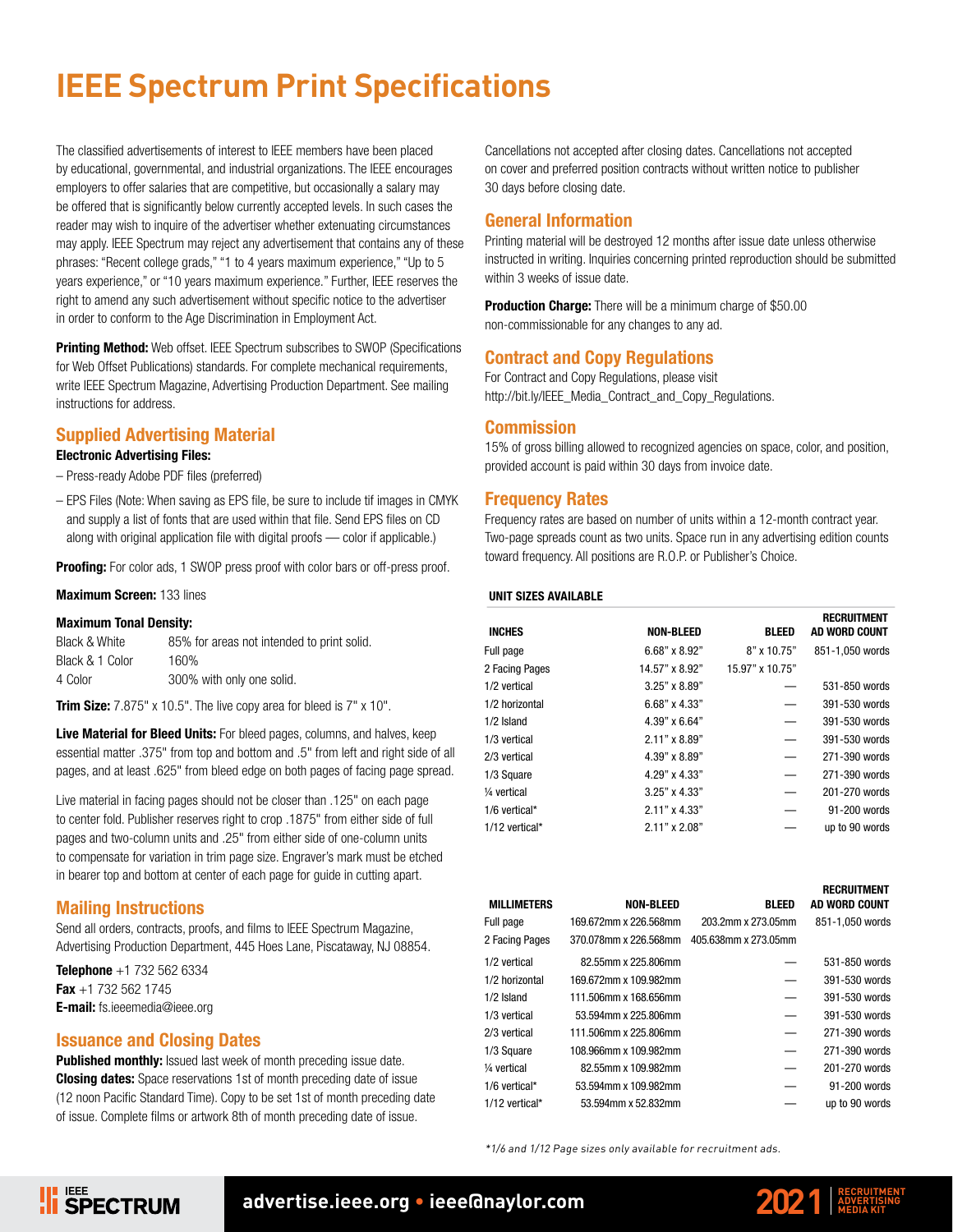#### **IEEE Spectrum Online Advertising Materials Submission Specifications**

#### **Website**

#### GENERAL

Please identify the material being submitted as one of the following types of ads:

- Product/Service Banner Advertisement
- Sponsorship

Supply the URL for your advertisement. This is the link/Web address that the ad will connect with when a viewer clicks on it. An example of a URL is: http://www.spectrum.ieee.org.

Standard turnaround is two days for non-rich media. For rich media including Flash, four to 10 business days. More may be required for testing of new media formats.

All materials should be provided to the IEEE Spectrum Advertising Production Manager via e-mail at advert-web@ieee.org.

Phone: +1 732 562 6334 Fax: +1 732 562 1745

#### BANNER ADS

We use Operative/DART for Publishers to traffic and serve our banner ads. Your ad creative must be prepared to the image size and file size specifications listed below.

In addition, please provide the following via email:

- The image URL as described above in general
- The size of the creative being supplied
- The actual creative in one of these file formats:

#### AD UNIT SPECS

#### Leaderboard

- Dimensions: 728x90
- File Size: 50K max
- 15 sec. Loop Limit: 3x
- Formats: GIF, JPEG, HTML, Flash
- Alt Text: Not to exceed 70 characters

#### Medium Rectangle

- Dimensions: 300x250
- File Size: 50K max
- 15 sec. Loop Limit: 3x
- Formats: GIF, JPEG, HTML, Flash
- Alt Text: Not to exceed 70 characters

#### Half Page

- Dimensions: 300x600
- File Size: 50K max

**HEEE**<br>**HEEE**<br>**SPECTRUM** 

- 15 sec. Loop Limit: 3x
- Formats: GIF, JPEG, HTML, Flash
- Alt Text: Not to exceed 70 characters

#### Topic Road Blocks

- Topic Road blocks are available for standard and interstitial ads on topics pages, which provide an invaluable opportunity to own all ad positions for a specified time period on a vertical technology page. Topic Roadblocks target ad delivery to a specific term or word.
- Our new site allows for contextual advertising on all pages so your ads will appear beside relevant content if you choose this option. A visitor to all pages in this topic will see the same advertiser on all 4 ad units on all visits throughout the month of purchase.

#### TOPIC Roadblock Specs

- Leaderboard 728x90
- Half Page 300x600
- 2X Medium Rectangle 300x250
- Interstitials are also available on a CPM, weekly or monthly rate.

#### RICH MEDIA ADS – REQUIRE FILES TWO WEEKS IN ADVANCE OF POSTING

#### Welcome Mat

- Dimensions: 640x480
- File Size: 100K max
- 15 sec. Loop Limit: 0x
- Formats: GIF, JPEG, HTML, Flash
- Alt Text: Not to exceed 70 characters

#### Peel Back

- TEASER DIMENSIONS:
- 125 x 100 • PAGE PEEL DIMENSIONS: 800 x 600
	-
- File Size: 100K max Secs: 15 • Formats: Flash\* (We also accept third party tags)
- Submission lead time: All ad units must be submitted 5 business days prior to campaign launch.
- Set-up: Ad units consist of two GIFs and two SWFs, and JavaScript code. One small GIF shows what the image looks like when it hasn't been peeled. A bigger GIF shows what the image looks like when it is peeled. A small SWF to shows the little peel. The bigger SWF file produces the peel back effect. Once those are all built properly by the Flash developer, it's just a matter of giving us the appropriate JavaScript code to build these to the page.

#### Interstitial

- Dimensions: 640x480
- File Size: 100K max
- 15 sec. Loop Limit: 0x
- Formats: GIF, JPEG, HTML,
- Flash Alt Text: Not to exceed 70 characters

#### Navigation Tab Sponsorship

- Sponsored logo appears monthly on navigation tab
- 72 pixels wide max. x 30 pixels tall max.

#### eNewsletters

#### Tech Alert, The Institute Alert, Robotics News, & Cars That Think

- Native Sponsored Content Full Feature - Spectrum Editorial Support Provided
- Customer Supplied Native Sponsored Content Full Feature
- Native Sponsored Content Summary
- 1st Position & 2<sup>nd</sup> Position
- Leaderboard 600x100 pixels
	- Headline Leaderboard - Middle Leaderboards

#### Product Spotlight

- Text Ad
	- 1 Issue
	- 150x150 pixels, Up to 7—10 word Headline
	- 20 words of text (not including headline) Weblink
	- 9 spots per issue

#### University Spotlight

- Text Ad
	- 1st Row & 2nd Row
	- 150x150 pixels, 20 words
	- 9 spots per issue

#### Career Alert

- Featured Employer 145x145 pixels - 1 Issue (3 rotations total)
- Headline Leaderboard 600x100 pixels - 1 Issue
- Middle Leaderboard 600x100 pixels - 1 Issue
	- or
- $-$  Text Ad  $-$  145x145 pixels  $+$  30 words • Job Spotlights
	- 1 Issue (8 positions available)
	- Text: Title, Company Name, Location